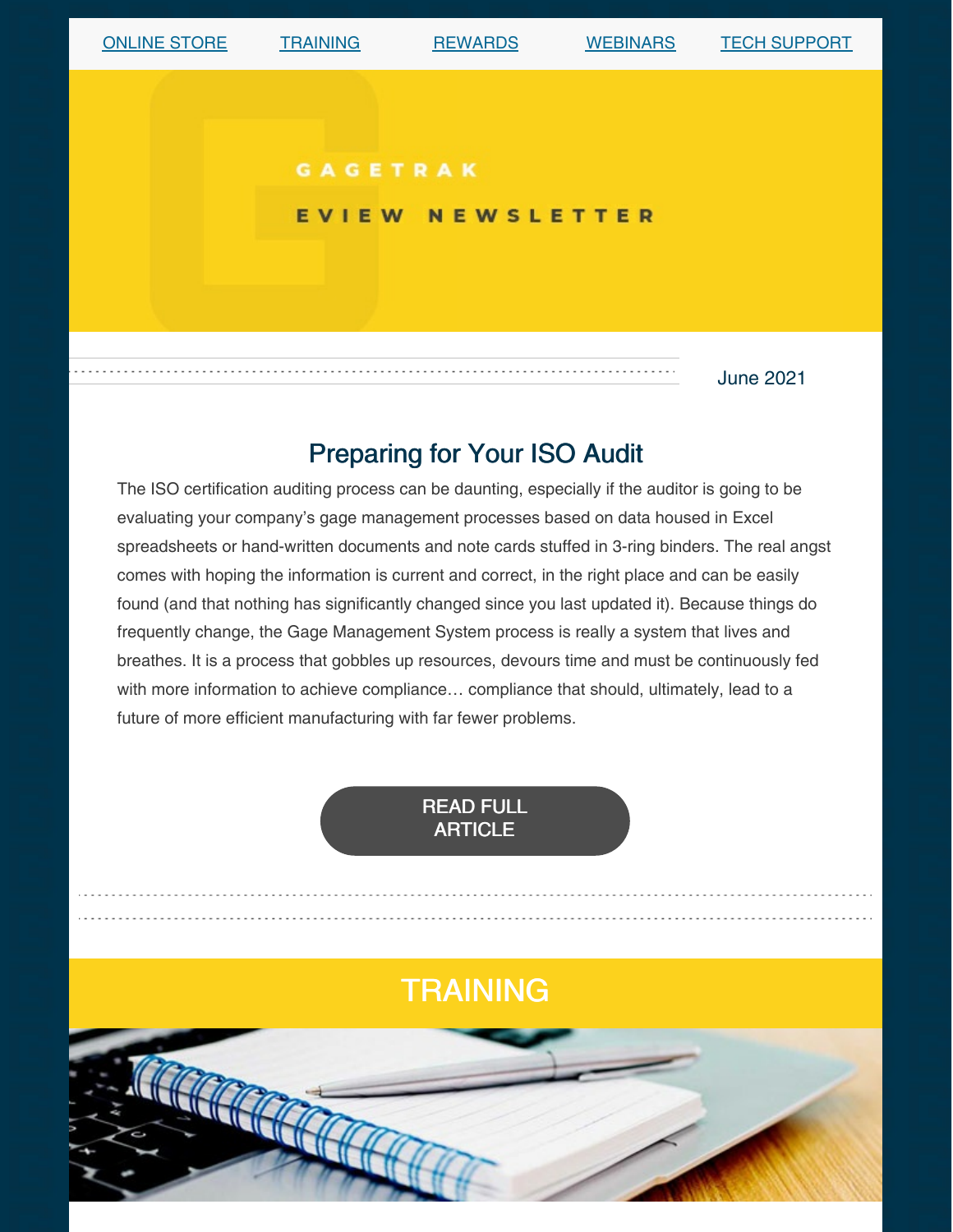To save time, avoid common mistakes and get the most out of your software, it is imperative to receive proper training and we offer a wide variety of training options to meet every need and budget. Class sizes are limited, so make your reservation now!

## GAGEtrak 7 Web Training

for anyone who uses GAGEtrak 7

#### July Suite

Session 1: July 12 – Available Session 2: July 15 – Available Session 3: July 19 – Available Session 4: July 22 – Available

#### August Suite

Session 1: August 9 – Available Session 2: August 12 – Available Session 3: August 16 – Available Session 4: August 19 – Available

### GAGEtrak 7 Admin Web Training

for GAGEtrak Administrators

June Suite Session 1: June 8 – Available Session 2: June 15 – Available July Suite Session 1: July 13 – Available Session 2: July 20 - Available

## GAGEtrak Lite Web Training

for anyone who uses GAGEtrak Lite

June Suite Session 1: June 9 – Available Session 2: June 16 – Available July Suite Session 1: July 14 - Available Session 2: July 21 – Available

FULL TRAINING [SCHEDULE](https://gagetrak.com/training-schedule/) AND INFO

To register for any of these trainings or for info about our custom training options, please contact our Training Specialist at 1-800-777-7020 ext. 134 or [training@cybermetrics.com](mailto:training@cybermetrics.com).

## FREE WEBINARS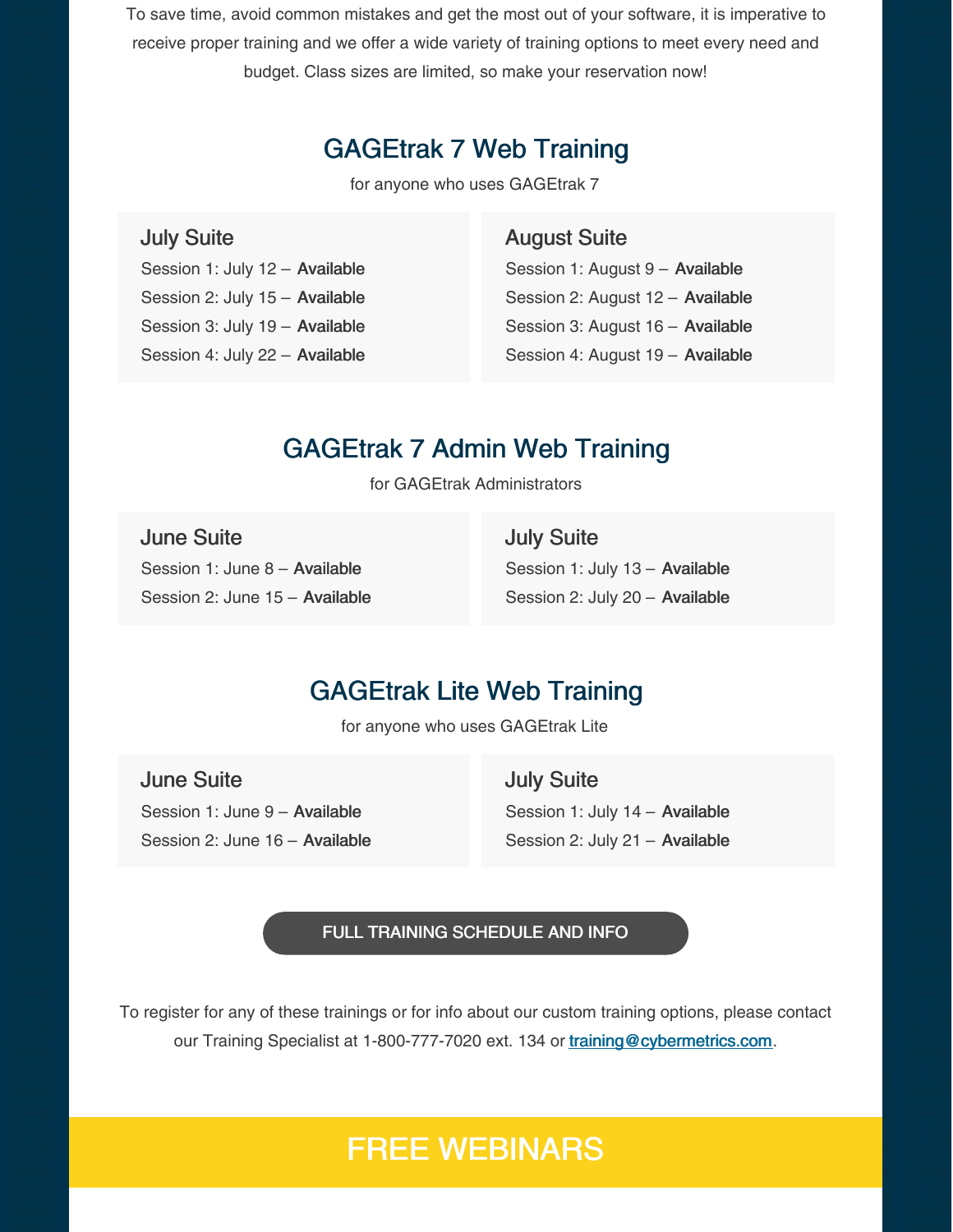

Please join us for a free educational calibration management webinar to learn how to improve efficiency, increase measurement reliability and assure compliance with industry quality standards and regulations.

See Calibration Management in a Whole New Lite June 10 - [Register](https://register.gotowebinar.com/register/9047233987136641039) Now

Getting Our Heads in the Cloud On Demand - [Listen](https://www.qualitymag.com/media/podcasts/2594-q-cast/play/170-globalization-forces-calibration-software-providers-to-get-their-heads-in-the-cloud) Now

Record Cloning June 24 - [Register](https://attendee.gotowebinar.com/register/5415795570220458767) Now

It's Okay to Get Attached July 8 - [Register](https://attendee.gotowebinar.com/register/8009095998911585295) Now

FULL WEBINAR [SCHEDULE](https://gagetrak.com/webinars/) AND INFO

# TECH TIP

Certificates of Calibration in GAGEtrak 7

Evidence of calibration is significant when you need to prove the gage you are using has been verified. Typically that evidence is documented in the form of a Certificate of Calibration; the certificate number is used to track the validation of the gage.

GAGEtrak allows you to generate/record a certificate number for each calibration; this is done within the Calibrations -> Calibration tab. If you perform your calibrations in-house or if you provide calibration services for satellite facilities, GAGEtrak can generate automatically incremental certificate numbers for you. If you outsource your calibrations, you would manually enter the number and then attach the certificate in the User Def and Attachments tab.